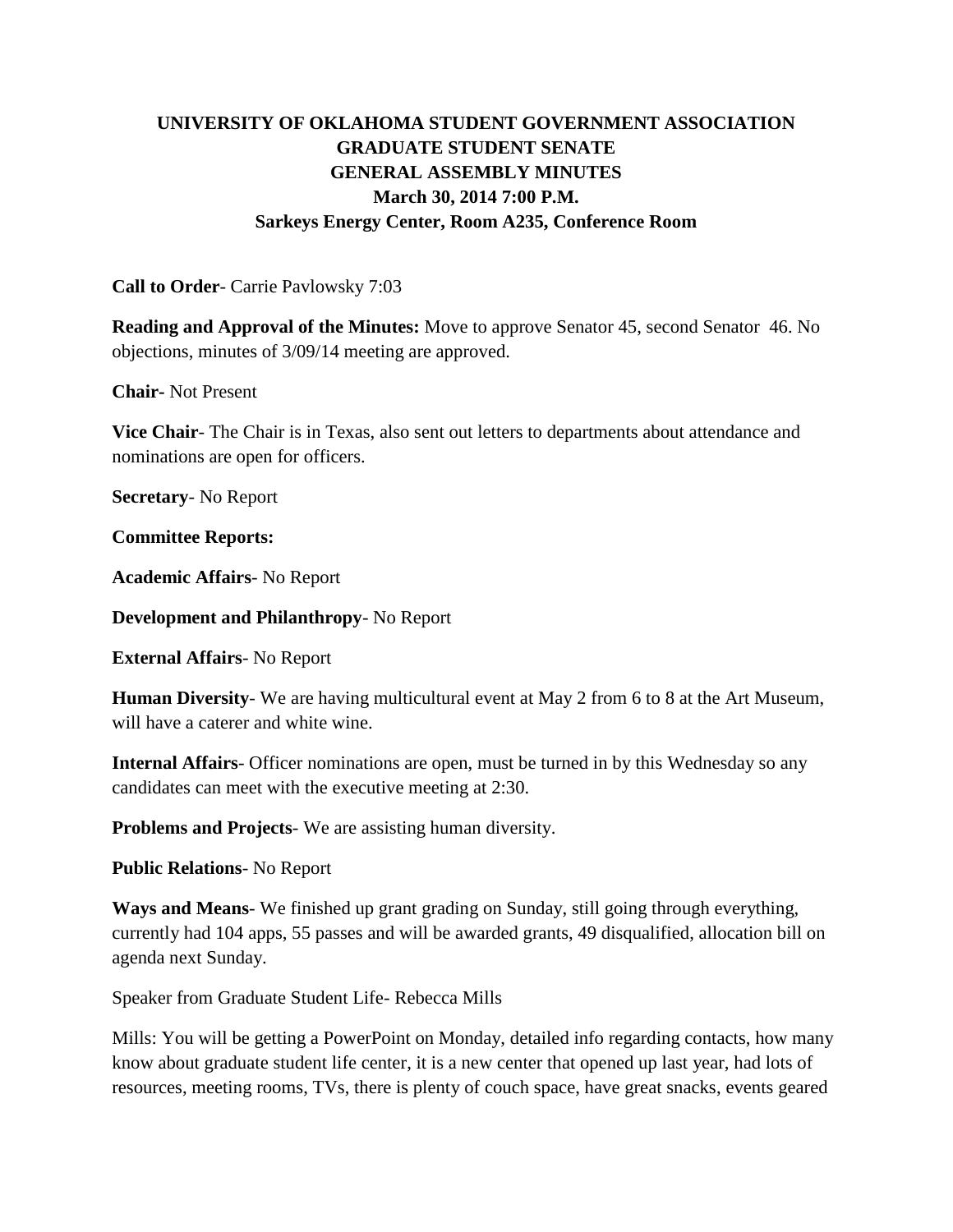towards graduate students, graduate student appreciation week, have waffles at Wagner Hall, movie night in front of Robinson Hall, The Princess Bride, guys' night Thursday night vintage video games with wings to eat, ladies' night is a chocolate connoisseur with massages, also there will be information on PowerPoint, also want to introduce the fact that we have graduate student college ambassadors, ambassadors give tours of campus

Sen. 40: Regarding guys night and ladies night, there will be some questions about whether that is really guys night and ladies night. The guys' night and ladies' night can be problematic. Who could we contact if a female wanted to go to guys night or vice versa, is there somebody organizing it?

Mills: You can contact Clay Wesley in Graduate Student Life.

## **Special Orders: None.**

## **Old Business: None.**

## **New Business:**

SENATE BILL NO. GS14-10 Carlough's Mark on Campus Act

Motion to bring to the floor by Sen. 45, second Sen. 87, bill is on the floor.

Speaker from Undergraduate Student Congress: Updates to constitution being proposed, our past leader stepped down, constitution said one thing, thought process was another, followed what constitution said, Madalin assumed only powers and duty of president but not the office, previous act giving her more responsibility and increasing her pay, I have changed the constitution, how things will change, the vice president will assume entire office of president, responsibilities, duties, compensation, process to fill vacancy in the office of the vice president, also a new clause that says if the vice president can't meet the requirements of the president, then the vice president would stay the vice president, if the vice president and president both removed at same time, chair of undergrad student congress assumes the president's position, any unforeseen circumstances can be addressed with a simple act of legislation.

Sen. 60: About Section 6, is there actually any difference currently in qualifications for President and Vice President?

Speaker: Currently no.

Sen. 72: What happens if the Vice President cannot meet qualifications of President?

Speaker: There is not specific language to address that, but the Chair of Undergraduate Student Congress would assume the position of President if he meets requirements, if not, an act for further succession.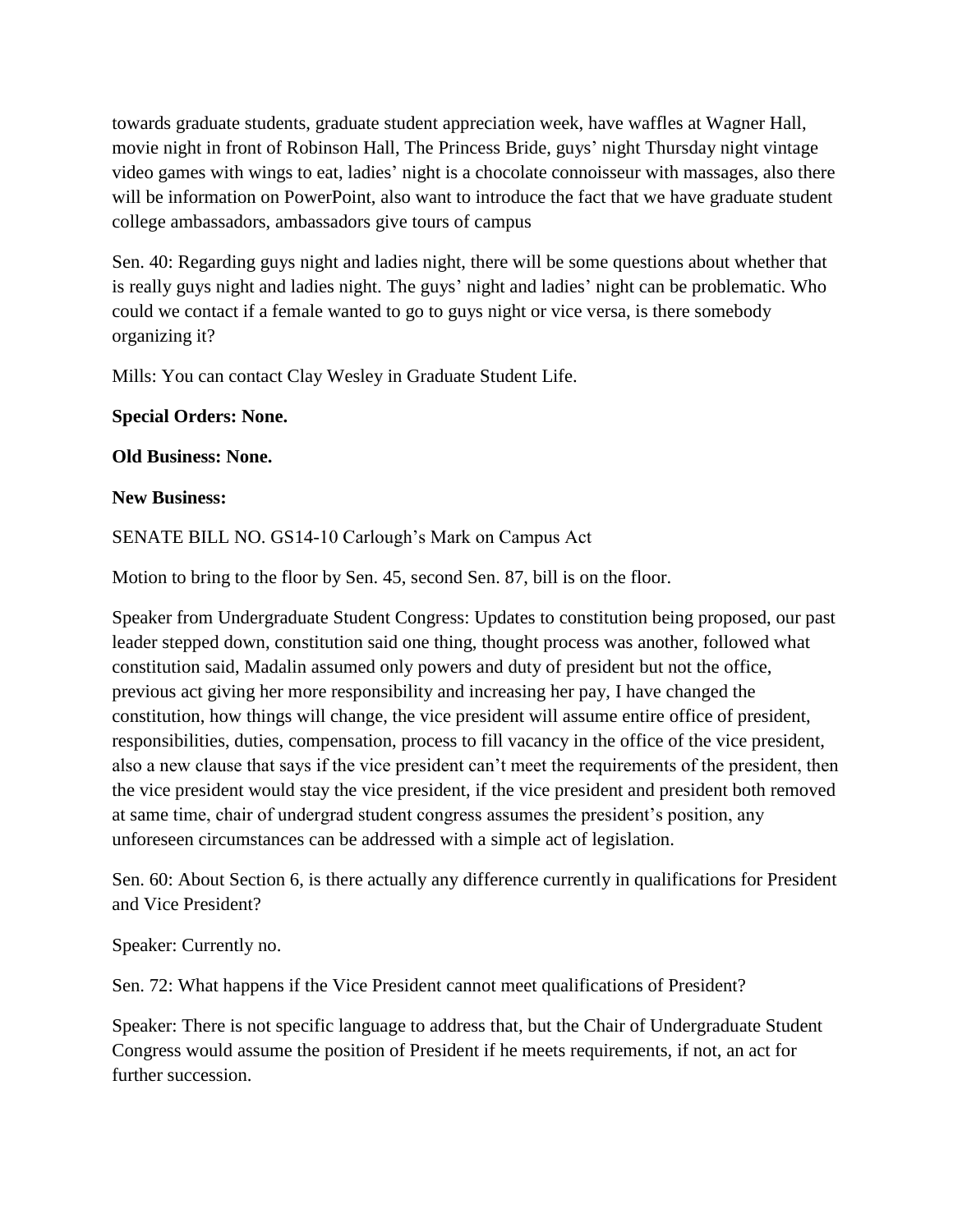Motion to pass by unanimous consent by Sen. 75, second Sen. 86, no objections, bill passes. SENATE BILL NO. GS14-11 Icing on the Cupcake Act of 2014

Motion to bring to the floor by Sen. 59, second Sen. 77, bill is on the floor.

Speaker: This a piece of legislation passed last year, title reflects that, democracy should be the first pursuit of this body, gpa requirements helps establish that democracy, two parts, SGA President gpa requirement, second part the process, gpa requirements were challenged and struck down by virtue of one line that would have allowed individual bodies to develop gpa requirements, this legislation meets the test of all constitutional challenges.

Sen. 60: Since this is establishing a gpa requirement for only the President, if the vice president had less than the gpa requirement, he or she would be skipped over?

Speaker: That is correct.

Sen. 86: You are saying this is democratic to have a gpa requirement?

Speaker: I believe it is democratic to propose it to the students.

Sen. 60: Any downside for including gpa requirement for vice president?

Speaker: We do not want to restrict ourselves, we are currently able to establish gpa requirements, if we change it in the constitution, we set limitations for ourselves.

Sen. 5: Does this act establish gpa requirements?

Speaker: Only for SGA President, but we are proposing a process for establishing gpa requirements.

Sen. 60: In Article 4, Sec. 8, has to be at least 2.5 but could be set higher in the future?

Speaker: That is correct.

Motion to pass by unanimous consent by Sen. 5, second Sen. 31 seconds, 60 objects.

Call for debate by Sen. 59, second by Sen. 60.

Motion to move to previous question by Sen. 31.

Sen. 60: Is this not a motion for closure?

Sen. 45 seconds motion to move for previous question.

Sen. 59: Are we voting to close debate?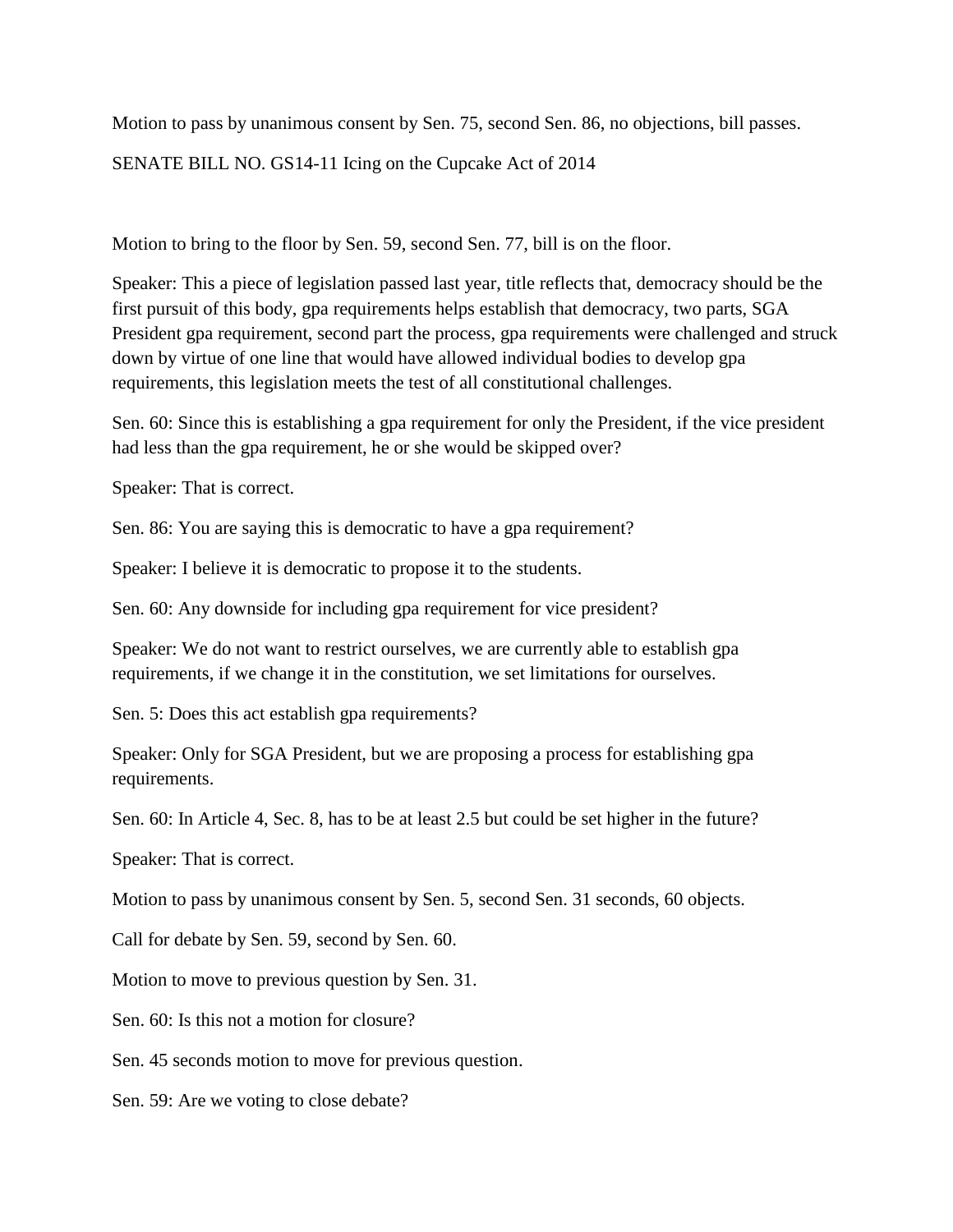Vice chair: Yes

Voting to end debate

Senators in Favor of Closing Debate: 92 72 23 86 71 11 9 5 10 52 12 2 87 55 20 32 19 45 31 46 38 37 40 88 75 98 44 77 1 47 83 85 48 80 13 7 56 89 22 21 33 41

Senators Opposed to Closing Debate: 59 60 28

Debate is closed.

Sen. 86: What is this bill doing, is it creating a requirement?

Vice Chair: What it is saying is in the future can set up a process to set up gpa requirements.

Speaker: This establishes gpa requirement only for SGA President, has to be approved by the Regents.

George: This is a referendum, putting it before the student body.

Vice chair: It puts it to referendum to the students.

Move for a placard vote by Sen. 45, second 46, no objections.

For: 92 72 23 11 71 5 9 10 52 2 12 55 20 32 19 31 45 46 38 40 37 88 98 75 44 28 77 1 83 47 85 48 80 79 13 7 56 89 22 21 41 33

Against: 87 59 60.

The bill passes.

SENATE BILL NO. GS14-12 Emergency Allocation #11

Motion to bring the floor by Sen. 46, second by Sen. 31, bill on floor.

Speaker: Three groups wanted additional funding, and I yield time to questions.

Sen. 59: Why do they want funding?

Speaker: All of it is for events, Sooner Communications Conference had some costs they didn't expect, as for the rest it was some funds to help cover events.

Motion to pass by unanimous consent by Sen. 31, second by Sen. 20, no objections, bill passes.

Announcements: